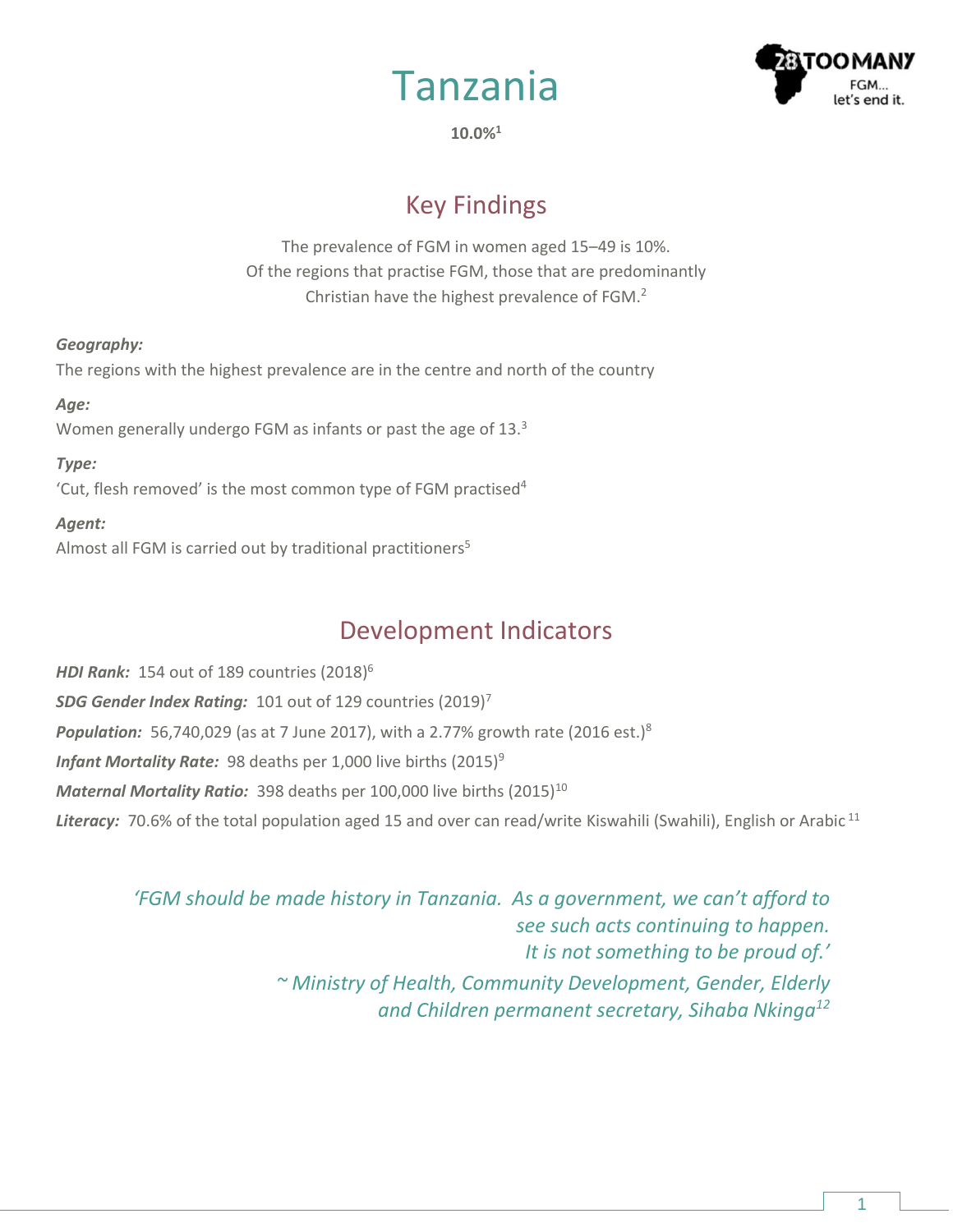### Prevalence

The prevalence of FGM varies greatly across the different regions of Tanzania. The regions with the highest prevalence are in a band extending from the centre of the country northward: Manyara (57.7% of women aged 15–

49), Dodoma (46.7%), Arusha (41%), Mara (32.%) and Singida (30.9%). The prevalence in all other regions is below 15%. Women who live in rural areas are more likely to be cut (12.7% of women aged 15–49) than women who live in urban areas (5.3%).

There is little data available on relative prevalence according to women's religion; however, 95.1% of women aged 15–49 who have heard of FGM state that they do not believe it is required by their religion.

95% of women aged 15–49 state that they believe FGM should be stopped.<sup>13</sup>

Between 2010 and 2016, the overall prevalence for women aged 15–49 fell from 14.6% to 10%. Due to the large age-range of women included, however, the overall prevalence alone may not fully reflect the progress that has been made in recent years. Breaking down the most recent data by age group shows that the prevalence for women aged 45–49 is 18.7%, while for the youngest age group this has fallen to 4.7%. Despite the fact that a small proportion of women may be cut after the age of 15, the data demonstrates a clear trend towards lower prevalences among younger women.14